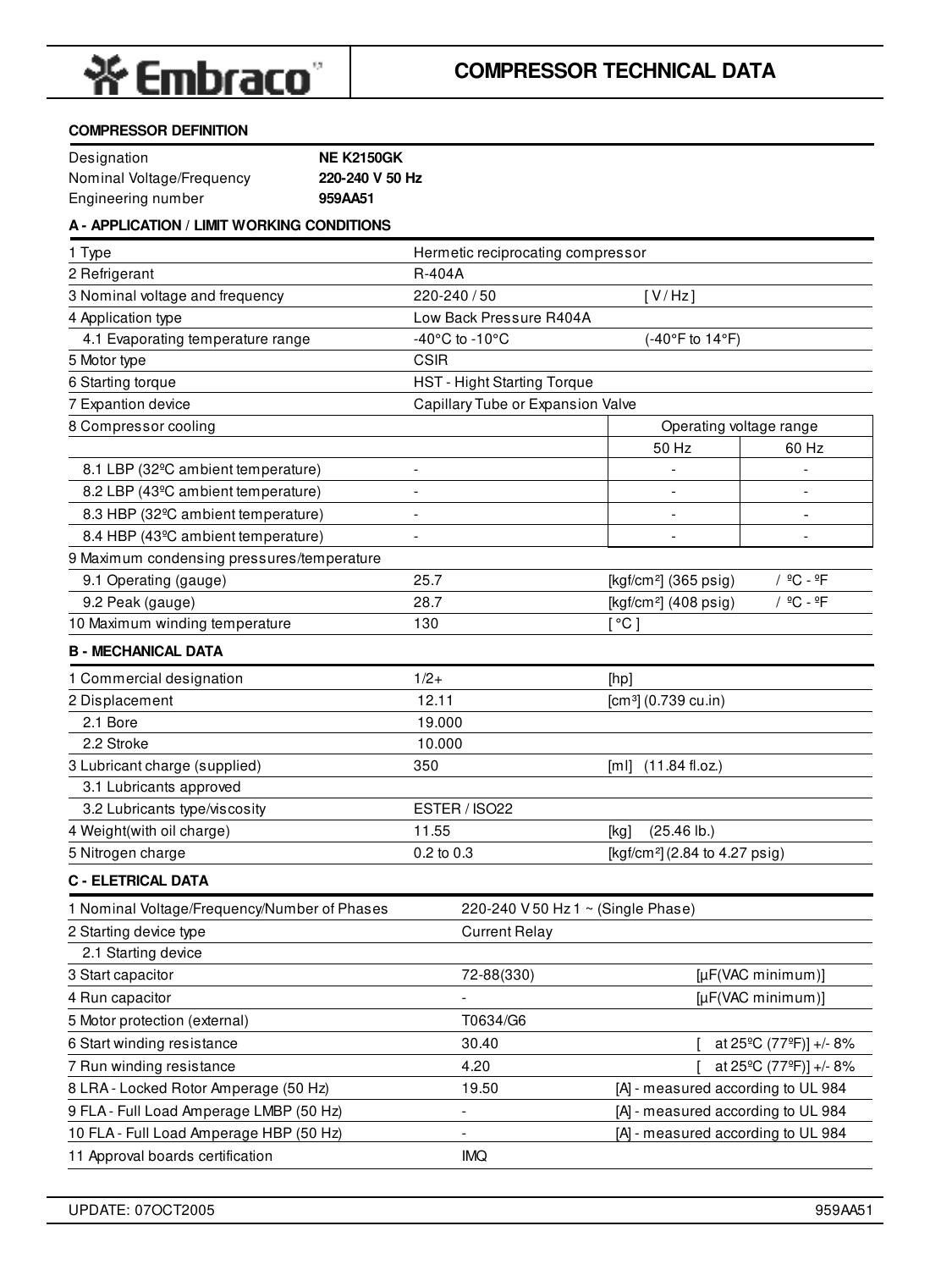# **D - PERFORMANCE - CHECK POINT DATA**

| <b>TEST CONDITIONS:</b><br>@220V50Hz |                  |     | <b>ASHRAELBP32</b><br>Fan | <b>Evaporating Temperature</b><br>(Condensing Temperature) |                  |          | $-23.3^{\circ}$ C (-9.94 $^{\circ}$ F)<br>54.4°C (129.92°F) |       |
|--------------------------------------|------------------|-----|---------------------------|------------------------------------------------------------|------------------|----------|-------------------------------------------------------------|-------|
|                                      | Cooling Capacity |     | Power                     | Current<br>Consumption Consumption                         | Gas Flow<br>Rate |          | EFFICIENCY RATE                                             |       |
|                                      | $+/- 5%$         |     | +/- 5%                    | $+/- 5%$                                                   | $+/- 5%$         |          | +/- 7%                                                      |       |
| [Btu/h]                              | [kcal/h]         | [W] | [W]                       | [A]                                                        | [kg/h]           | [Btu/Wh] | [kcal/Wh]                                                   | [W/W] |
| 2102                                 | 530              | 616 | 497                       | 3.10                                                       | 14.25            | 4.23     | 1.07                                                        | .24   |

## **E - PERFORMANCE - CURVES**

| <b>TEST CONDITIONS:</b><br>@220V50Hz |         | <b>ASHRAE32</b><br>Fan |          |      |                      |                        | (Condensing Temperature $35^{\circ}$ C (+95 <sup>o</sup> F)) |                 |           |       |
|--------------------------------------|---------|------------------------|----------|------|----------------------|------------------------|--------------------------------------------------------------|-----------------|-----------|-------|
| Evaporating<br>Temperature           |         | Cooling Capacity       |          |      | Power<br>Consumption | Current<br>Consumption | Gas Flow<br>Rate                                             | EFFICIENCY RATE |           |       |
|                                      |         |                        | $+/- 5%$ |      | $+/- 5%$             | $+/- 5%$               | $+/- 5%$                                                     |                 | $+/- 7\%$ |       |
| °C                                   | (°F)    | [Btu/h]                | [kcal/h] | [W]  | [W]                  | [A]                    | [kg/h]                                                       | [Btu/Wh]        | [kcal/Wh] | [W/W] |
| -40                                  | (-40)   | 1066                   | 269      | 312  | 303                  | 2.73                   | 7.17                                                         | 3.51            | 0.88      | 1.03  |
| $-35$                                | $(-31)$ | 1354                   | 341      | 397  | 347                  | 2.85                   | 9.13                                                         | 3.91            | 0.98      | 1.14  |
| -30                                  | (-22)   | 1733                   | 437      | 508  | 392                  | 2.97                   | 11.72                                                        | 4.42            | 1.12      | 1.30  |
| $-25$                                | $(-13)$ | 2203                   | 555      | 646  | 438                  | 3.10                   | 14.97                                                        | 5.03            | 1.27      | 1.48  |
| -20                                  | $(-4)$  | 2765                   | 697      | 810  | 484                  | 3.25                   | 18.88                                                        | 5.71            | 1.44      | 1.67  |
| $-15$                                | $(+ 5)$ | 3418                   | 861      | 1002 | 532                  | 3.40                   | 23.48                                                        | 6.42            | 1.62      | 1.88  |
| -10                                  | (+14)   | 4163                   | 1049     | 1220 | 582                  | 3.57                   | 28.80                                                        | 7.15            | 1.80      | 2.09  |

| <b>TEST CONDITIONS:</b> |                            |         |                  | <b>ASHRAE32</b> | (Condensing Temperature 45 <sup>o</sup> C (+113 <sup>o</sup> F)) |                        |                  |          |                 |       |
|-------------------------|----------------------------|---------|------------------|-----------------|------------------------------------------------------------------|------------------------|------------------|----------|-----------------|-------|
| @220V50Hz               |                            |         | Fan              |                 |                                                                  |                        |                  |          |                 |       |
|                         | Evaporating<br>Temperature |         | Cooling Capacity |                 | Power<br>Consumption                                             | Current<br>Consumption | Gas Flow<br>Rate |          | EFFICIENCY RATE |       |
|                         |                            |         | $+/- 5%$         |                 | $+/- 5%$                                                         | $+/- 5%$               | $+/- 5%$         |          | $+/- 7\%$       |       |
| °C                      | (°F)                       | [Btu/h] | [kcal/h]         | [W]             | [W]                                                              | [A]                    | [kg/h]           | [Btu/Wh] | [kcal/Wh]       | [W/W] |
| -40                     | (-40)                      | 968     | 244              | 284             | 311                                                              | 2.77                   | 6.49             | 3.12     | 0.79            | 0.91  |
| $-35$                   | $(-31)$                    | 1245    | 314              | 365             | 359                                                              | 2.88                   | 8.38             | 3.47     | 0.87            | 1.02  |
| -30                     | $(-22)$                    | 1611    | 406              | 472             | 410                                                              | 3.01                   | 10.88            | 3.92     | 0.99            | 1.15  |
| $-25$                   | $(-13)$                    | 2065    | 520              | 605             | 464                                                              | 3.17                   | 14.00            | 4.44     | 1.12            | 1.30  |
| -20                     | (- 4)                      | 2607    | 657              | 764             | 521                                                              | 3.34                   | 17.77            | 5.00     | 1.26            | 1.47  |
| $-15$                   | $(+ 5)$                    | 3239    | 816              | 949             | 580                                                              | 3.55                   | 22.21            | 5.59     | 1.41            | 1.64  |
| -10                     | $(+14)$                    | 3959    | 998              | 1160            | 643                                                              | 3.78                   | 27.33            | 6.17     | 1.55            | 1.81  |
|                         |                            |         |                  |                 |                                                                  |                        |                  |          |                 |       |

| <b>TEST CONDITIONS:</b> |                            | <b>ASHRAE32</b> |                  |      | (Condensing Temperature 55°C (+131°F)) |                        |                  |          |                 |       |  |
|-------------------------|----------------------------|-----------------|------------------|------|----------------------------------------|------------------------|------------------|----------|-----------------|-------|--|
| @220V50Hz               |                            |                 | Fan              |      |                                        |                        |                  |          |                 |       |  |
|                         | Evaporating<br>Temperature |                 | Cooling Capacity |      | Power<br>Consumption                   | Current<br>Consumption | Gas Flow<br>Rate |          | EFFICIENCY RATE |       |  |
|                         |                            |                 | $+/- 5%$         |      | $+/- 5%$                               | $+/- 5%$               | $+/- 5%$         |          | $+/- 7\%$       |       |  |
| °C                      | $(^{\circ}F)$              | [Btu/h]         | [kcal/h]         | [W]  | [W]                                    | [A]                    | [kg/h]           | [Btu/Wh] | [kcal/Wh]       | [W/W] |  |
| -40                     | (-40)                      | 886             | 223              | 260  | 314                                    | 2.82                   | 5.93             | 2.82     | 0.71            | 0.83  |  |
| $-35$                   | (-31)                      | 1144            | 288              | 335  | 367                                    | 2.92                   | 7.69             | 3.12     | 0.79            | 0.92  |  |
| -30                     | (-22)                      | 1488            | 375              | 436  | 424                                    | 3.06                   | 10.03            | 3.51     | 0.88            | 1.03  |  |
| $-25$                   | $(-13)$                    | 1917            | 483              | 562  | 486                                    | 3.23                   | 12.97            | 3.94     | 0.99            | 1.15  |  |
| -20                     | $(-4)$                     | 2433            | 613              | 713  | 553                                    | 3.44                   | 16.54            | 4.40     | 1.11            | 1.29  |  |
| $-15$                   | $(+ 5)$                    | 3034            | 765              | 889  | 624                                    | 3.69                   | 20.76            | 4.87     | 1.23            | 1.43  |  |
| -10                     | (+14)                      | 3721            | 938              | 1090 | 700                                    | 3.98                   | 25.64            | 5.30     | 1.34            | 55. ا |  |